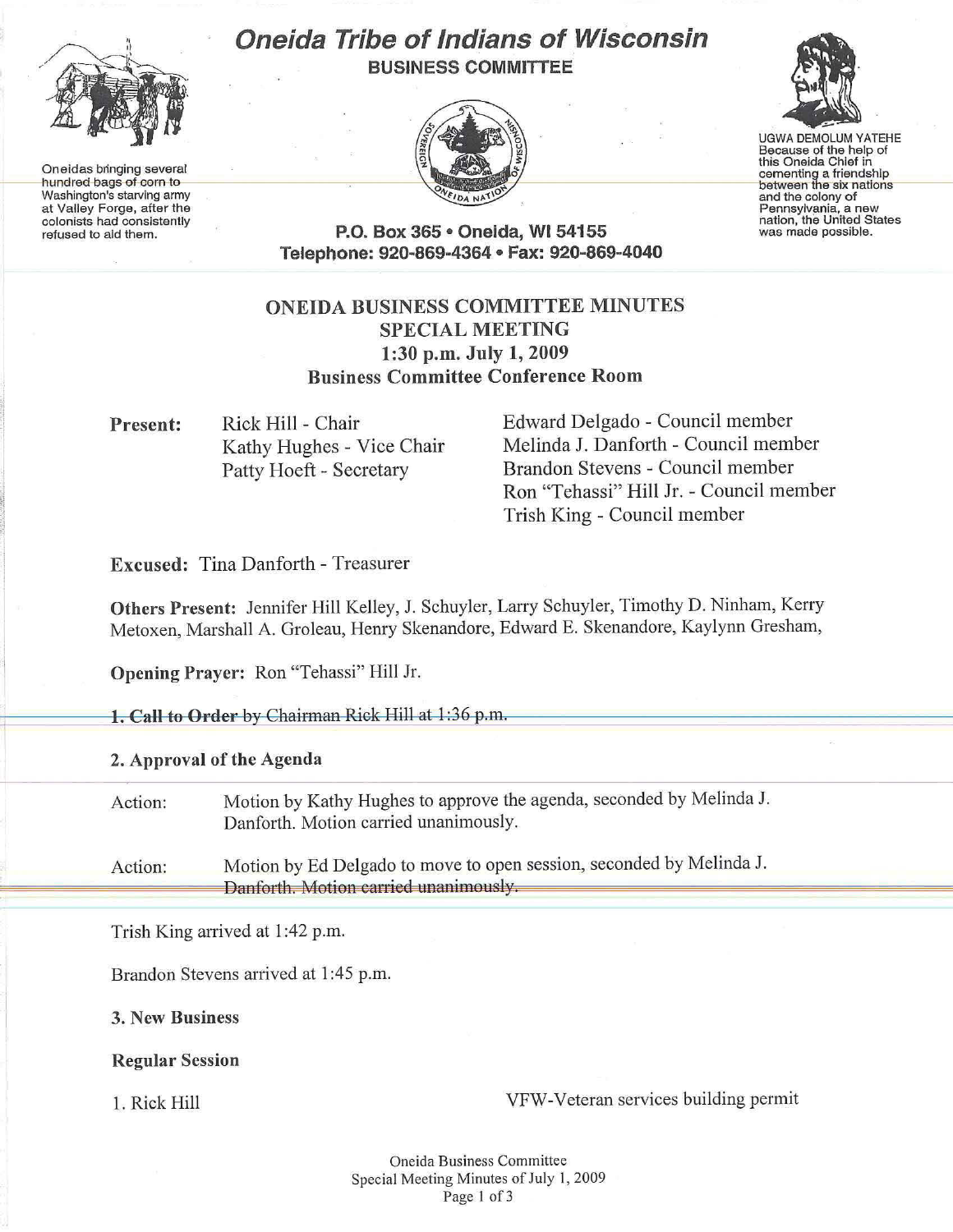Excerpt from June 24: Motion by Trish King to defer to a Special meeting in approximately one week to allow discussions with the Chair and President Heidel, seconded by Ed Delgado. For: Patty Hoeft, Ed Delgado, Trish King, Melinda J. Danforth, Ron "Tehassi" Hill Jr. Abstained: Brandon Stevens. Motion carried.

Action: Motion by Kathy Hughes to approve the VFW applying for an Oneida and Hobart permit noting Hobart is under protest for the construction of a VFW building according to plans voluntarily submitted to the state of Wisconsin for review and comment, the Tribe will waive the Tribe's permitting fees for this project, seconded by Trish King. Motion withdrawn.

Trish King; For the record, the Oneida Tribe maintains it's position that the Village of Hobart lacks the jurisdiction and the authority to require the Robert Cornelius Post VFW 7784 to obtain Village building permits for the VFW project.

- Action: Motion by Ed Delgado that the Business Committee acknowledges the Oneida Tribe's jurisdiction and Oneida Tribe of Indians does not object to the Robert Cornelius VFW Post 7784 applying for a building permit under protest from the Village of Hobart for construction of their building and applying for a tribal building permit for the same project, the Tribe will waive it's fees for the tribal permit, seconded by Patty Hoeft. Motion withdrawn.
- Action: Motion by Trish King that the Oneida Tribe of Indian maintains it position that the Village of Hobart lacks the jurisdiction and authority to require the Robert Cornelius VFW Post 7784 to obtain Village building permits for the VFW project. The Oneida Tribe of Indians of Wisconsin does not object to the Robert Cornelius VFW Post 7784 to obtain a building permit "under protest" from the Village of Hobart for construction of a VFW building and applying for a Tribal building permit. This should not be construed as a concession by either the Tribe or the VFW that the Village possess jurisdiction to enforce its building code with respect to the VFW project, seconded by Kathy Hughes. For: Kathy Hughes, Trish King. Opposed: Ron "Tehassi" Hill Jr., Brandon Stevens, Melinda J. Danforth, Ed Delgado, Patty Hoeft. Motion failed.
- Action: Motion by Patty Hoeft to recess for 30 minutes to direct the Chief Counsel to draft a resolution describing the reasons why we would not object to this project<br>being permitted under the Village's rules, seconded by Ed Delgado. For: Patty<br>Hoeft, Ed Delgado, Trish King, Melinda J. Danforth, Ron "Tehas being permitted under the Village's rules, seconded by Ed Delgado. For: Patty Opposed: Kathy Hughes. Abstained: Brandon Stevens. Motion carried.
	- Action: Motion by Patty Hoeft to come back into session at 3:30 p.m., seconded by Ron "Te hassi" Hill Jr. Motion carried unanimously.

Present: Patty Hoeft, Ed Delgado, Trish King, Rick Hill, Brandon Stevens, Ron "Tehassi" Hill Jr.

Melinda J. Danforth arrived at 3:45 p.m.